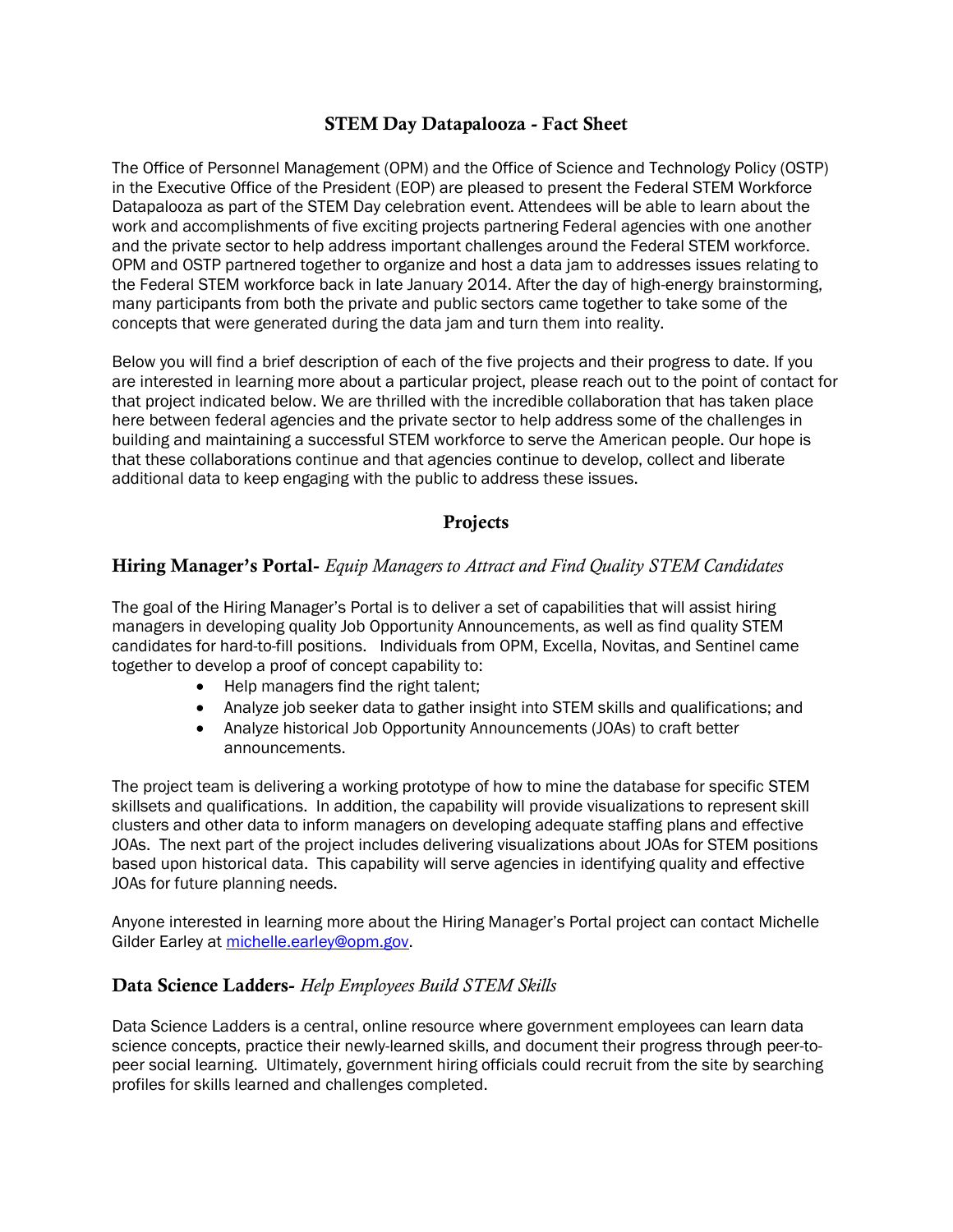Through collaboration between OPM, the Department of Veterans Affairs and the Department of the Interior, the site is being built around the Drupal Ladders concept [\(http://drupalladder.org/\)](http://drupalladder.org/) using the open source Drupal-based Opigno Learning Management System [\(http://datascienceladders.myopigno.org/\)](http://datascienceladders.myopigno.org/). There will be a core ladder with lessons devoted to critical thinking and basic statistical skills, while surrounding the core ladder will be a variety of specialized ladders devoted to topics such as Python programming, Hadoop, and other data science concepts and skill areas. There will be a badging system with leaderboards to encourage users to complete multiple lessons while instilling friendly competition.

Lessons will be collated through community-created and free online sources. Experienced STEM professionals can petition to establish a ladder where they will be responsible for creating and/or curating lessons. Users will create profiles that showcase their progress through the ladders and allow them to connect with other users of similar interest for peer mentoring. Users can make their profiles searchable to recruiters to help fill critical job openings in the skill areas that have learned. The Challenges feature will include many valuable resources from simple Q&A forums where users can rate the quality of answers to training challenges and opportunities similar to Kaggle competitions where users can further hone their skills and demonstrate their master of STEM topics.

Anyone interested in learning more about the Data Science Ladders project can contact William Brantley at [william.brantley@opm.gov.](mailto:william.brantley@opm.gov)

#### **STEM Employee Directory**- *Find Existing Federal Employees with STEM Skills and Experience*

The STEM Employee Directory is intended to allow authorized users to search for employees working in the STEM fields within the Federal government, as well as the subset of Federal employees who have extensive STEM related skills, experiences, and education that are not employed in a STEM job series (identified through a STEM job code). OPM, along with Thought Layer, are applying an innovative approach to integrating disparate data sources from within OPM and the Federal government to bring this concept to fruition.

OPM and Thought Layer's approach to developing the STEM directory is built upon Semantic Information Management standards and technology. This approach will provide the integration of various STEM data sources, both structured and unstructured, in a highly flexible and context aware manner. A semantic technology approach to data integration was taken for several reasons, such as flexibility, scalability, and the capability to query multiple data sources and use existing sources without changing the underlying data.

Anyone interested in learning more about the STEM Employee Director project can contact Huy Le at [huy.le@opm.gov.](mailto:huy.le@opm.gov)

#### **STEM Data Catalog-** *Better Understand our Current STEM Workforce*

The STEM Data Catalog team led by Gary Lukowski at OPM and including individuals from Socrata, Information Unlimited, Inc. and Gild, stood up an online HR STEM data community and catalog to provide a space for interested stakeholders to access and visualize federal human resources data from the Office of Personnel Management (OPM). The catalog allows users to perform analytics and business intelligence via built-in APIs, as well as explore the spread of STEM skills across the federal government using a variety of visualization and charting tools.

The team integrated data from OPM's FedScope system into the catalog, along with creating a series of investigative visualizations, and built a prototype node-based visualization to explore the